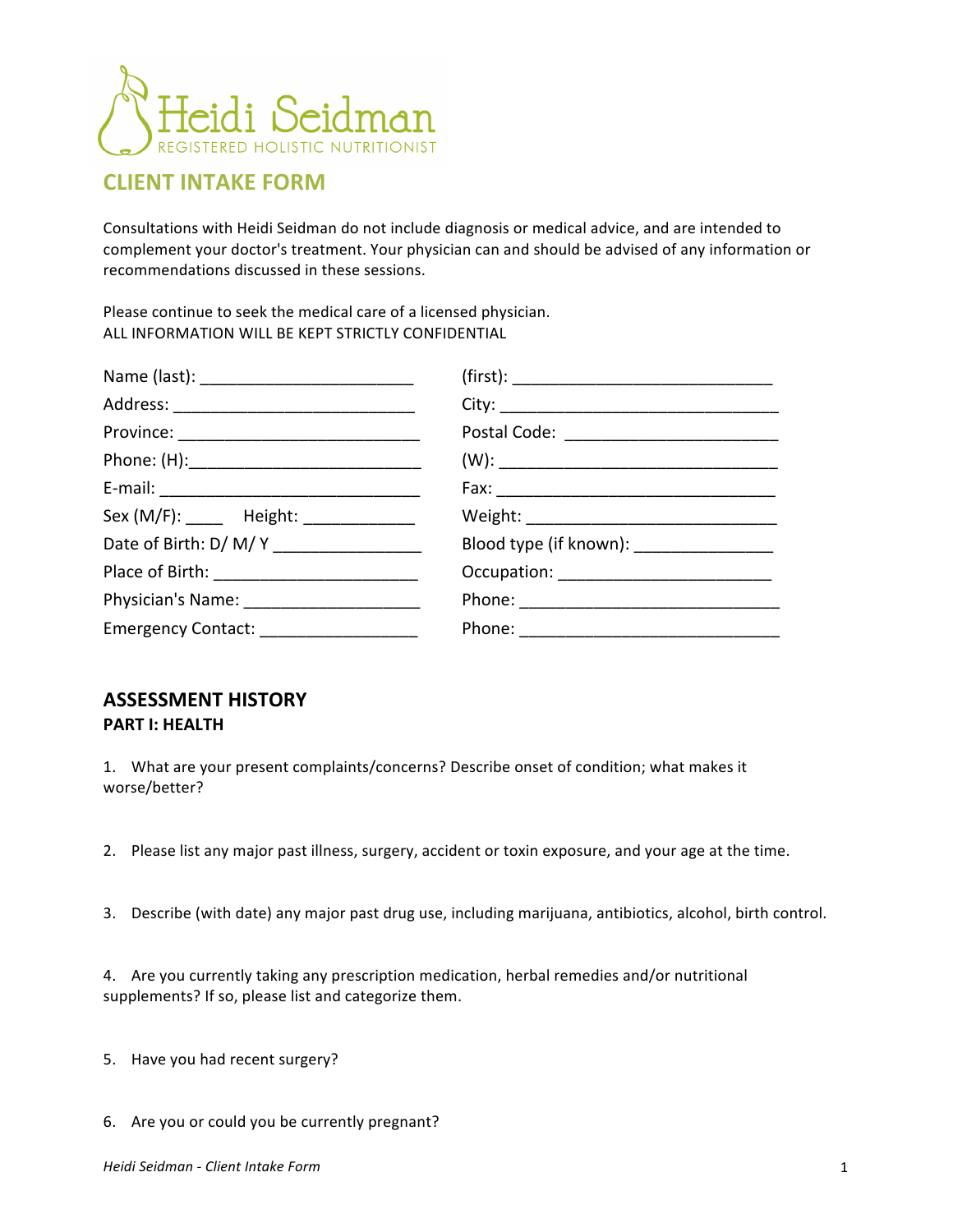

| 7. Please indicate "X" for self, "F" for Father, "M" for mother, "S" for siblings, "G" for grandparents.<br>$\Box$ Heart disease<br>$\Box$ Suicidal<br>$\Box$ Cancer (indicate type):<br>$\Box$ Diabetes | $\Box$ Arthritis<br>$\Box$ Parkinson's or Alzheimer's<br>$\Box$ Other: | $\Box$ High blood pressure/Cholesterol                                  | $\Box$ Mental illness<br>$\Box$ Depression<br>$\Box$ Alcoholism |
|----------------------------------------------------------------------------------------------------------------------------------------------------------------------------------------------------------|------------------------------------------------------------------------|-------------------------------------------------------------------------|-----------------------------------------------------------------|
| 8. Do you often/currently experience any of the following (mark 'X' for those that apply):<br>$\square$ Feel cold<br>$\Box$ hot flashes                                                                  | $\Box$ feel warm/hot<br>$\Box$ night sweating                          | $\Box$ cold hands/feet<br>$\Box$ afternoon sweating                     | $\Box$ hot palms/soles<br>$\Box$ chills/fever                   |
| 9. Do you have enough energy on a regular basis? Describe any 'ups and lows', including time of day.                                                                                                     |                                                                        |                                                                         |                                                                 |
| 10. Please describe your appetite: $\Box$ strong                                                                                                                                                         | $\Box$ moderate                                                        | $\Box$ low $\Box$ irregular                                             |                                                                 |
| 11. Do you have cravings (C) or dislikes (D) for foods/drinks that are:<br>$\square$ sweet<br>$\Box$ salty<br>$\Box$ spicy                                                                               | $\Box$ sour<br>$\Box$ fatty/rich                                       | $\Box$ bitter                                                           | $\Box$ crunchy<br>$\Box$ ice cold                               |
| 12. How is your digestion? Please describe any discomfort, gas, bloating you may experience.                                                                                                             |                                                                        |                                                                         |                                                                 |
| 13. Please describe your thirst, and any preference for warm or cold drinks.                                                                                                                             |                                                                        |                                                                         |                                                                 |
| 14. How often do you urinate?                                                                                                                                                                            |                                                                        |                                                                         |                                                                 |
| 15. Is your Urine? $\Box$ Dark yellow $\Box$ Medium yellow $\Box$ Clear<br>$\Box$ Blood<br>$\Box$ Odor                                                                                                   |                                                                        |                                                                         |                                                                 |
| 16. How frequently do you have a bowel movement?                                                                                                                                                         |                                                                        |                                                                         |                                                                 |
| 17. Do you experience any of the following (mark 'X' for those that apply)?<br>$\Box$ Loose/diarrhea<br>$\Box$ Constipation/strain                                                                       | $\Box$ Strong odor<br>$\Box$ Blood in stools                           | $\Box$ Mucous in stools<br>$\Box$ Undigested food particles (describe): |                                                                 |
| 18. Do you experience any strong emotions on a regular basis (mark 'X' for those that apply)?<br>$\Box$ Grief/Sadness<br>Excitement<br>Anger                                                             | $\Box$ Depression<br>$\Box$ Confusion<br>$\Box$ Lack of focus          | $\Box$ Joylessness<br>$\Box$ Perfectionism<br>$\Box$ Intense dreaming   | $\Box$ Fear/Insecurity<br>Forgetfulness                         |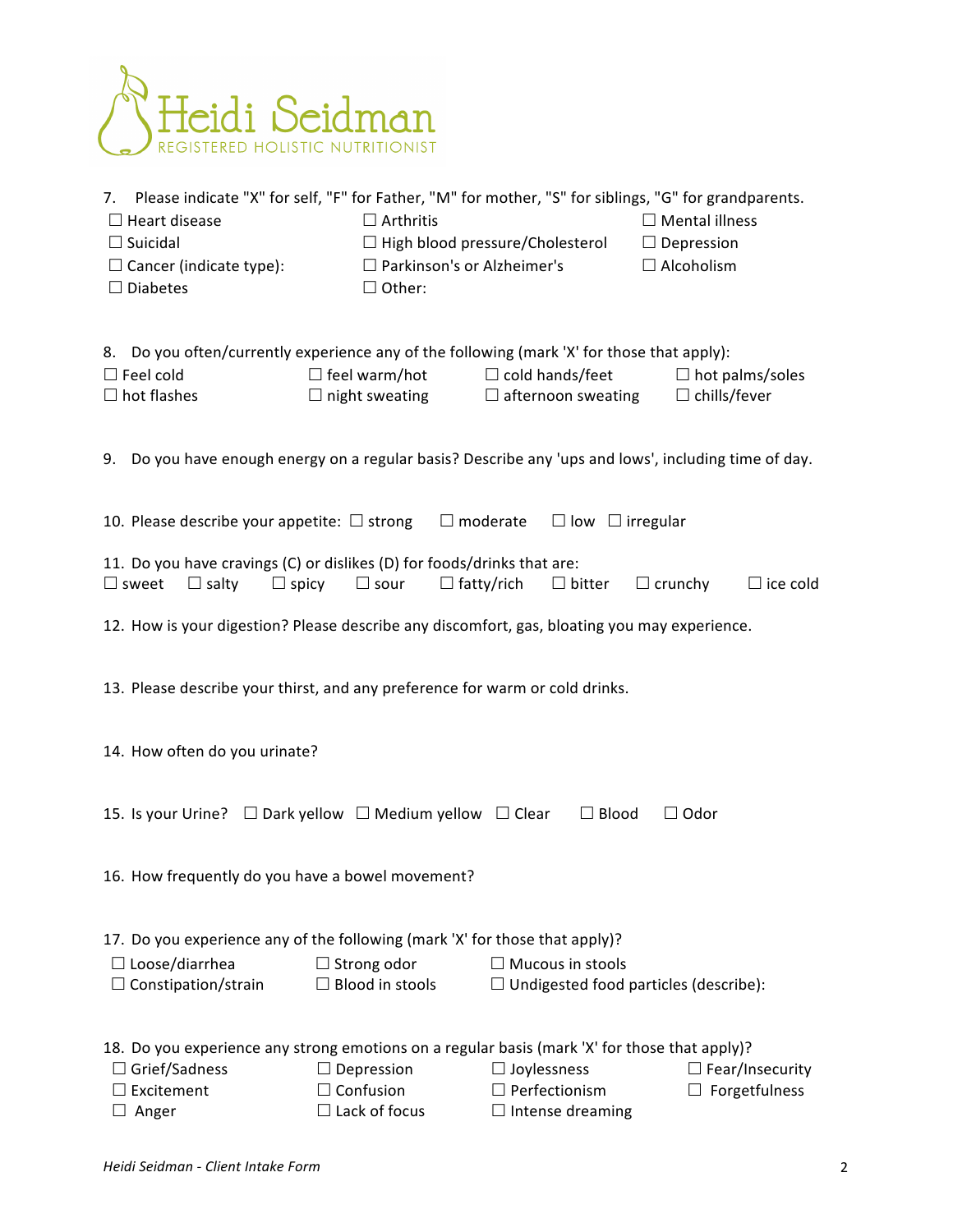

19. Do you have any skin conditions? Please describe.

| 20. Please indicate if any of these apply to you (mark 'X' for those that apply): |                                 |                           |                       |  |
|-----------------------------------------------------------------------------------|---------------------------------|---------------------------|-----------------------|--|
| $\Box$ Abnormal bleeding                                                          | $\Box$ Abnormal bleeding        | $\Box$ Root canals        | $\Box$ Bruise easily  |  |
| $\Box$ Mercury (silver) fillings                                                  | $\Box$ Nails break easily       | $\Box$ Joints crack often | $\Box$ Grind teeth    |  |
| $\Box$ Dry / red /itchy eyes                                                      | $\Box$ Ringing in ears          | $\Box$ Low sex drive /    | $\Box$ Hysterectomy / |  |
|                                                                                   |                                 | other sexual difficulties | Vasectomy             |  |
| $\Box$ Difficulty falling asleep                                                  | $\Box$ Wake up during the night | $\Box$ Groggy in morning  |                       |  |
|                                                                                   |                                 |                           |                       |  |

21. WOMEN: Please describe your menstruation and reproductive history (mark 'X' for those that apply):

| # of pregnancies      | # of adoptions        | # of miscarriages    | # of abortions      |
|-----------------------|-----------------------|----------------------|---------------------|
| $\Box$ Light flow     | $\Box$ Heavy flow     | $\Box$ Regular       | $\sqsupset$ PMS     |
| $\Box$ Cramps         | $\Box$ Irregular      | $\Box$ Pale blood    | $\Box$ Dark blood   |
| $\Box$ Clots          | $\Box$ Tender breasts | $\Box$ Breastfeeding | $\Box$ Mood changes |
| $\Box$ Post Menopause |                       |                      |                     |

22. Have you lived in / traveled to tropical countries (describe)?

23. Do you have a preference or dislike for certain times of day, seasons or types of weather?

## PART II: DIET & LIFESTYLE

24. Please describe your average daily diet in detail, including mealtimes, preferred foods, and amounts. Breakfast:

Lunch:

Dinner:

Snacks:

Beverages:

25. Do you follow a specific dietary (Vegan, vegetarian, gluten free etc)

26. Do you have any allergies or food sensitivities and if so, please describe?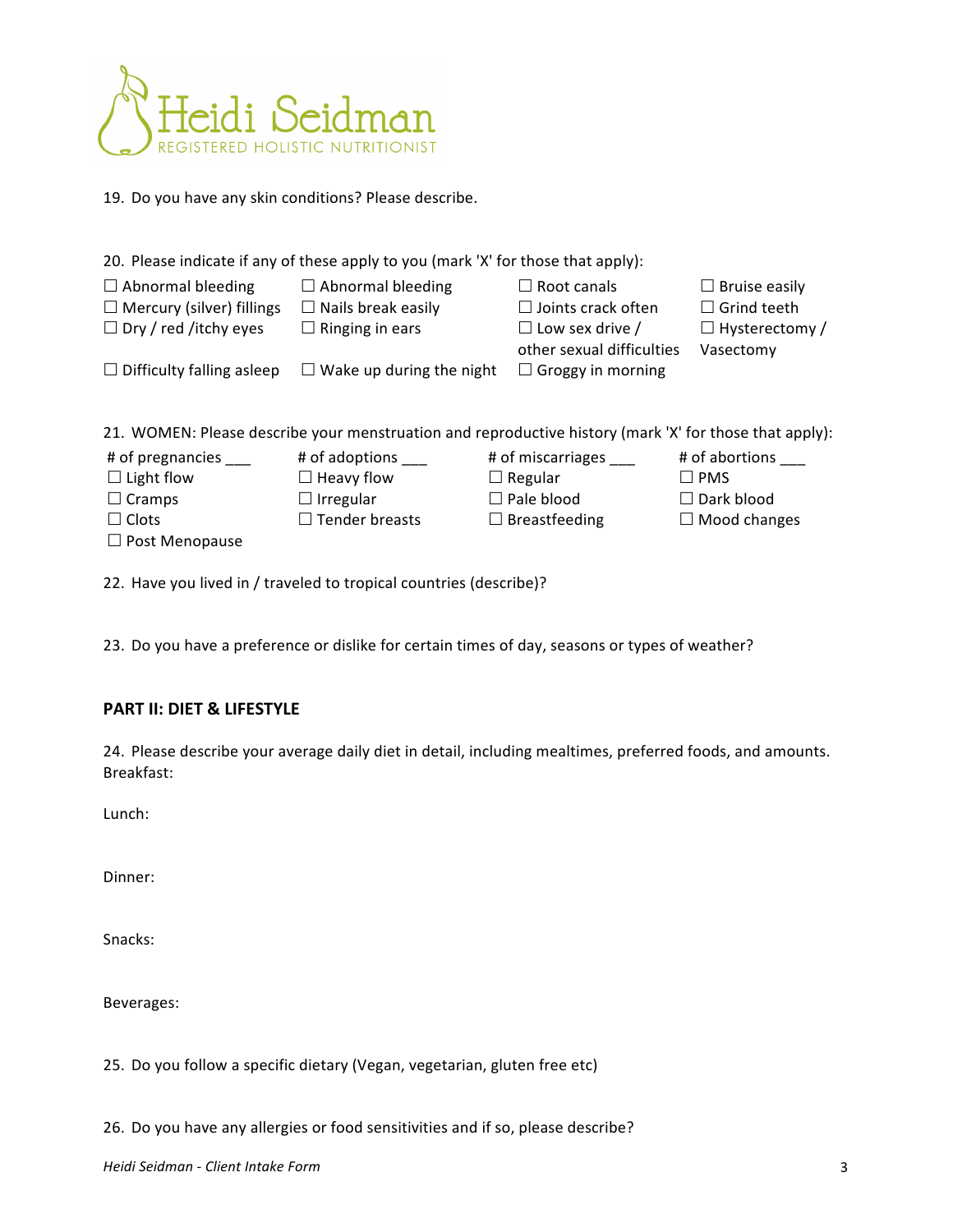

- 27. On a scale of 1 to 4, please describe your habits: 1 (never), 2 (rarely), 3 (sometimes) or 4 (often)
- Organic fruits and vegetables
- Conventional (non-organic) fruits and vegetables
- Coffee
- Alcohol
- Sugary foods (candy, fruit juice, baked goods)
- White flour products (pasta, bread, baked goods) \_\_\_
- Processed and/or non-organic meats \_\_\_
- Farmed Fish \_\_\_
- Organic, free-range meats
- Wild fish  $\_\_$
- Margarine \_\_\_
- Artificial sweeteners \_\_\_
- Whole grains (quinoa, spelt, amaranth, whole wheat, kamut) \_\_\_
- Cold-pressed, organic oils (olive, hemp, flax, coconut) \_\_\_
- Deep-fried foods \_\_\_\_
- Eat after 8 pm  $\_\_$
- Cigarettes \_\_\_\_
- Marijuana \_\_\_
- Processed foods \_\_\_\_
- Microwave \_\_\_

28. List the type of exercise you enjoy and frequency:

29. List the regular relaxation, hobbies, meditation, prayer and/or spiritual activity you do:

30. How many hours per day do you work/study? \_\_\_

- 31. Describe your nightly sleep pattern. IE Do you wake up during the night? Have trouble falling asleep?
- 32. How many hours daily do you: Drive \_\_\_\_\_ Take transit \_\_\_\_\_ Use computer \_\_\_\_ Watch TV
- 33. What level of stress are you currently experiencing? (1: none ... 10: unbearable)  $\_\_$
- 34. What are the major factors influencing your stress?
- 35. Are there any dietary and/or lifestyle changes you would like to make?
- 36. Do you ever miss a meal? How do you feel if you do?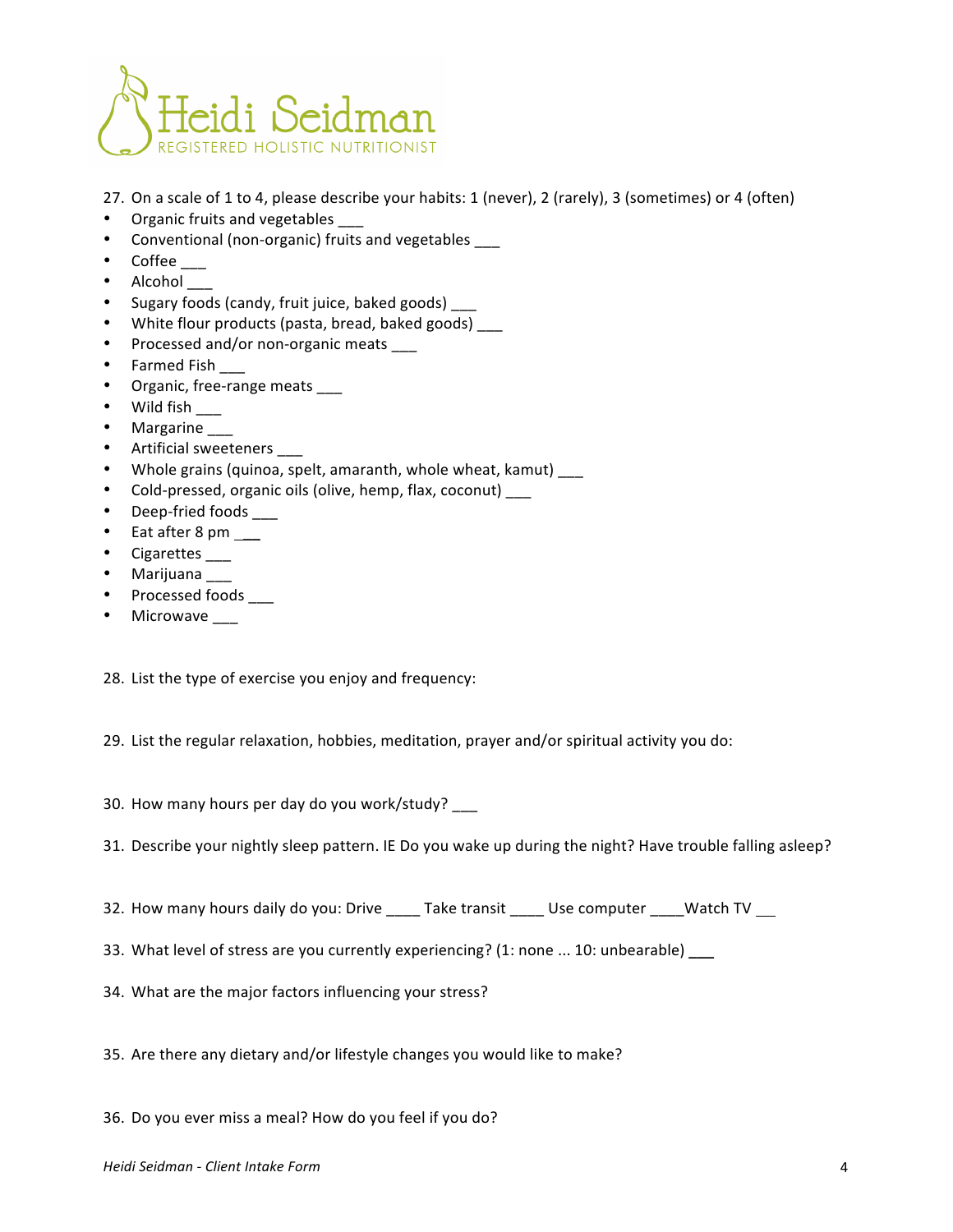

- 37. Cravings? Please describe.
- 38. Favorite foods?
- 39. Most disliked foods?
- 40. Please list the three most important diet goals you wish to achieve:
- 1)
- 2)
- 3)